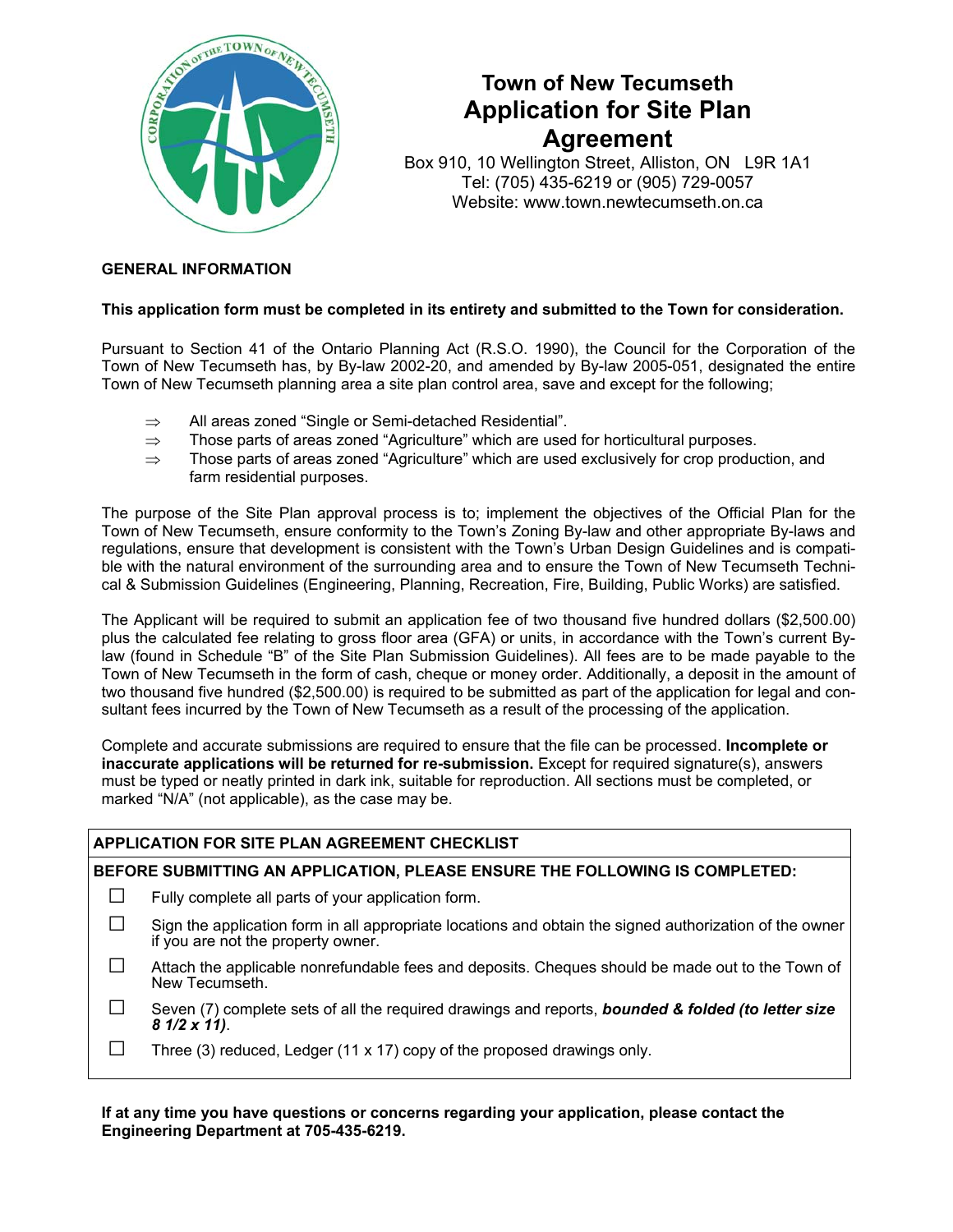### **APPLICATION FOR SITE PLAN AGREEMENT**

| 1. Applicant Information                                                                                                                                                     | FOR OFFICE USE ONLY<br><b>File No.:</b> |  |  |  |
|------------------------------------------------------------------------------------------------------------------------------------------------------------------------------|-----------------------------------------|--|--|--|
| All communication will be directed to the Prime Contact only. Please indicate who this will be.                                                                              |                                         |  |  |  |
| <b>Prime Contact:</b>                                                                                                                                                        |                                         |  |  |  |
| Registered Owner(s): Name(s):                                                                                                                                                |                                         |  |  |  |
| Address:                                                                                                                                                                     | Mailing Address (If Different):         |  |  |  |
| Telephone:                                                                                                                                                                   | Fax:                                    |  |  |  |
| Email Address:                                                                                                                                                               |                                         |  |  |  |
| Date Subject Land was acquired by current owner:                                                                                                                             |                                         |  |  |  |
| Date of the Application:                                                                                                                                                     |                                         |  |  |  |
| Are the subsurface rights and the surface rights held by the same owner?<br><b>YES</b><br><b>NO</b><br>or<br>If NO, who owns the rights? Please provide contact information. |                                         |  |  |  |
| Agents: Name:                                                                                                                                                                |                                         |  |  |  |
| Engineer<br>$\Box$ Architect<br>$\Box$ Planner<br>$\Box$                                                                                                                     |                                         |  |  |  |
| Address:                                                                                                                                                                     |                                         |  |  |  |
| Telephone:                                                                                                                                                                   | Fax:                                    |  |  |  |
| Cell Phone:                                                                                                                                                                  |                                         |  |  |  |
| Email Address:                                                                                                                                                               |                                         |  |  |  |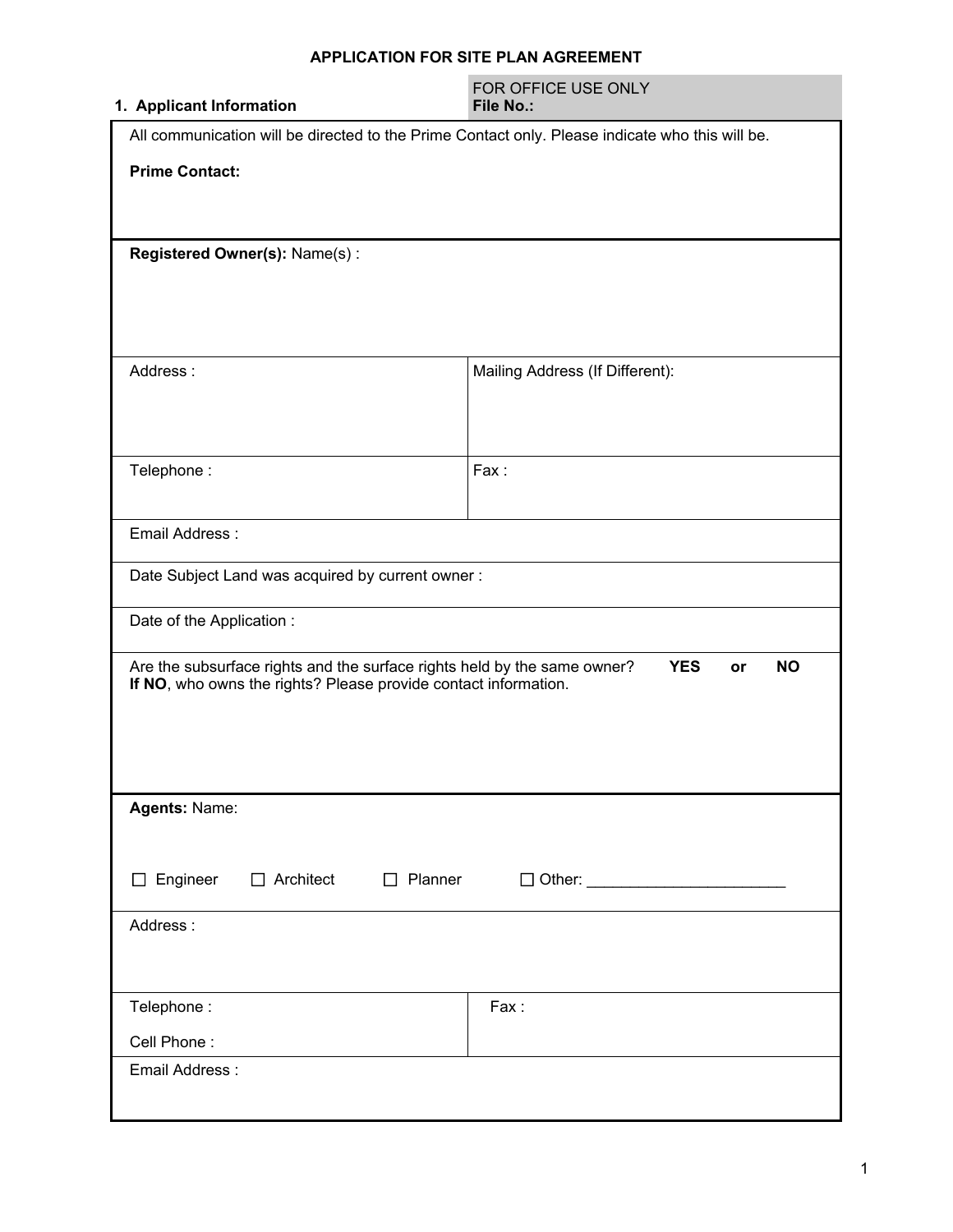### **2. Description of Subject Property**

| a) Lot(s)/Blocks(s):                                                                                                                                                                                         |                                                 | b) Concession(s):                |                                |  |
|--------------------------------------------------------------------------------------------------------------------------------------------------------------------------------------------------------------|-------------------------------------------------|----------------------------------|--------------------------------|--|
| c) Registered Plan No.:                                                                                                                                                                                      |                                                 | d) Civic Address:                |                                |  |
| e) Roll Number(s):                                                                                                                                                                                           |                                                 |                                  |                                |  |
| f) Former Municipality of:                                                                                                                                                                                   | $\Box$ Alliston<br>ப<br>$\Box$ Adjala<br>$\Box$ | <b>Beeton</b><br>Tosorontio<br>П | Tecumseth<br>Tottenham<br>Essa |  |
| g) Are there any easements or restrictive covenants affecting the subject lands?<br><b>YES</b><br><b>NO</b><br>or<br>If yes, supply a copy of such documents and provide a brief description of its effect : |                                                 |                                  |                                |  |
| h) What are the existing uses of abutting properties?                                                                                                                                                        |                                                 |                                  |                                |  |
|                                                                                                                                                                                                              |                                                 |                                  |                                |  |
| 3) To the east : $\frac{1}{2}$                                                                                                                                                                               |                                                 |                                  |                                |  |
| j) Does the owner have an interest in, or own any adjoining lands which are not to be included in this<br>amendment? If yes, please describe the locations:<br>I) Physical description of the property:      |                                                 |                                  |                                |  |
| Frontage (m)                                                                                                                                                                                                 |                                                 |                                  |                                |  |
| Area (ha)                                                                                                                                                                                                    |                                                 |                                  |                                |  |
| Depth (m)                                                                                                                                                                                                    |                                                 |                                  |                                |  |
| Width of Road Allowance (m):                                                                                                                                                                                 |                                                 |                                  |                                |  |
| 3. Current and Proposed Land Use                                                                                                                                                                             |                                                 |                                  |                                |  |
| a) What is the current Town Official Plan Designation and Zoning?                                                                                                                                            |                                                 |                                  |                                |  |
|                                                                                                                                                                                                              |                                                 |                                  |                                |  |

Zoning:

b) Describe the land uses that the current designation authorizes. List the current uses and buildings and previous uses of the land: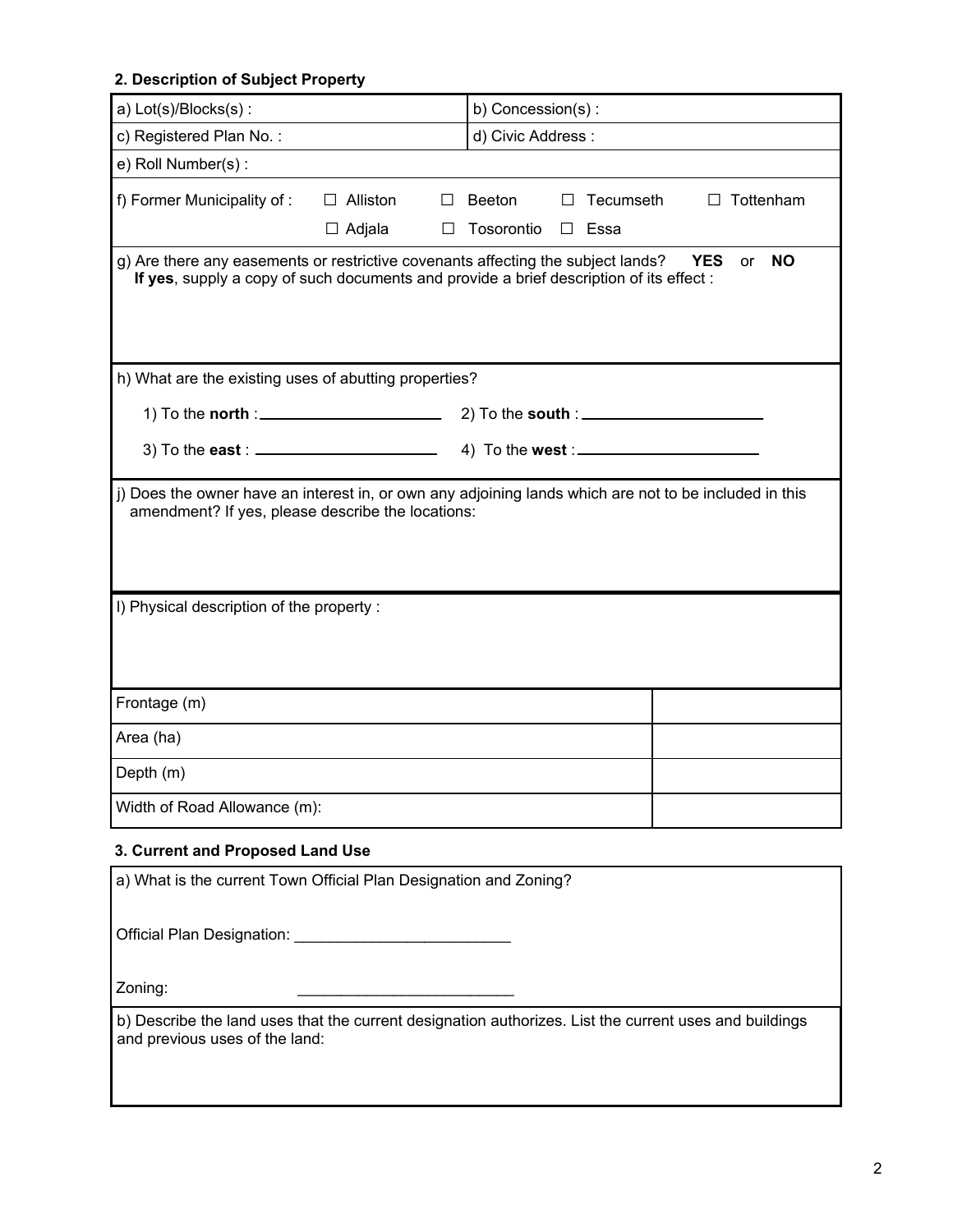## **4. Zoning Information**

|                              | Zoning By-law<br>Requirements | Existing | Proposed |
|------------------------------|-------------------------------|----------|----------|
| Lot Coverage (%)             |                               |          |          |
| Front Yard Setback           |                               |          |          |
| <b>Exterior Yard Setback</b> |                               |          |          |
| <b>Interior Yard Setback</b> |                               |          |          |
| Rear Yard Setback            |                               |          |          |
| <b>Building Height</b>       |                               |          |          |
| Gross Floor Area             |                               |          |          |
| Landscape Open Space (%)     |                               |          |          |
| <b>Planting Strip Width</b>  |                               |          |          |
| Parking Spaces               |                               |          |          |
| Loading Spaces               |                               |          |          |
| Driveway Width               |                               |          |          |

### **5. Proposed Development**

| Residential                              |                        |                        |                                                                                                                      |  |
|------------------------------------------|------------------------|------------------------|----------------------------------------------------------------------------------------------------------------------|--|
| Single Family Dwelling—— Semi-Detached — |                        |                        | Duplex- Tri-Plex-                                                                                                    |  |
| Four-plex-<br>Row Dwelling House —       |                        |                        |                                                                                                                      |  |
| <b>Apartment Dwelling</b>                |                        |                        |                                                                                                                      |  |
|                                          |                        |                        | Bachelor - 1 Bedroom - 2 Bedroom - 3 Bedroom - 4 Bedroom                                                             |  |
|                                          |                        |                        |                                                                                                                      |  |
|                                          |                        |                        |                                                                                                                      |  |
|                                          |                        |                        |                                                                                                                      |  |
| Commercial:                              |                        | Dimensions of Building | <u> 1989 - Jan Stein Harry Stein Harry Stein Harry Stein Harry Stein Harry Stein Harry Stein Harry Stein Harry S</u> |  |
| Industrial:                              | Dimensions of Building |                        |                                                                                                                      |  |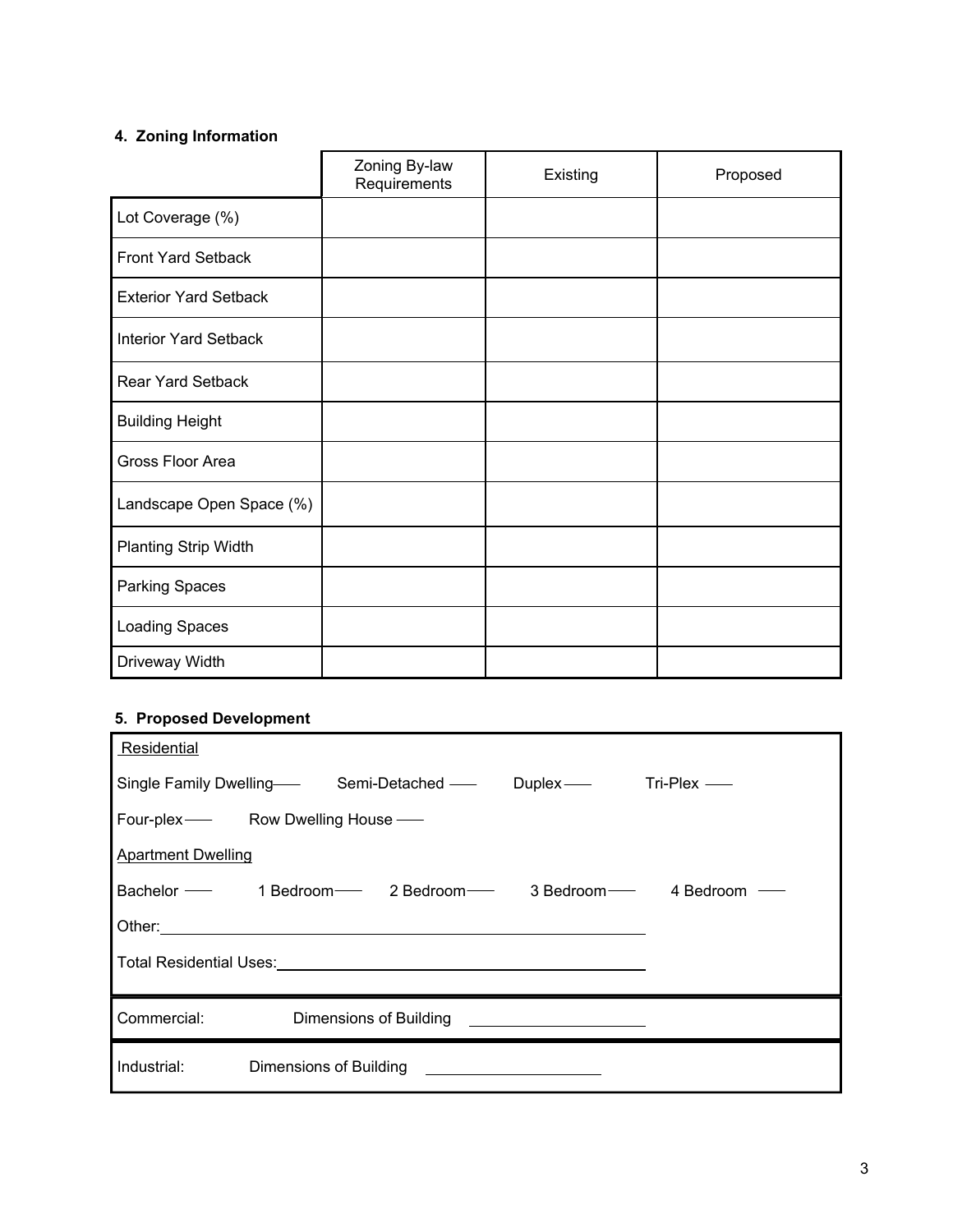**6. Servicing** Please check the appropriate box under each of the servicing options.

| Servicing<br><b>Type of Servicing</b>                                                                                                                                                                                                                            |                                                        |                               | <b>Existing</b> |                        | <b>Proposed</b> |  |
|------------------------------------------------------------------------------------------------------------------------------------------------------------------------------------------------------------------------------------------------------------------|--------------------------------------------------------|-------------------------------|-----------------|------------------------|-----------------|--|
|                                                                                                                                                                                                                                                                  |                                                        | <b>Yes</b>                    | <b>No</b>       | <b>Yes</b>             | No              |  |
| Potable Water<br>System                                                                                                                                                                                                                                          | Publicly owned and operated piped water<br>system      |                               |                 |                        |                 |  |
|                                                                                                                                                                                                                                                                  | Privately owned and operated well                      |                               |                 |                        |                 |  |
|                                                                                                                                                                                                                                                                  | Lake or other water body                               |                               |                 |                        |                 |  |
|                                                                                                                                                                                                                                                                  | <b>Other Means</b>                                     |                               |                 |                        |                 |  |
|                                                                                                                                                                                                                                                                  | Publicly owned and operated sanitary<br>sewage system  |                               |                 |                        |                 |  |
| Sewage                                                                                                                                                                                                                                                           | Privately owned and operated individual<br>septic tank |                               |                 |                        |                 |  |
| Disposal (See (a))                                                                                                                                                                                                                                               | Privately owned and operated communal<br>septic system |                               |                 |                        |                 |  |
|                                                                                                                                                                                                                                                                  | Privy                                                  |                               |                 |                        |                 |  |
|                                                                                                                                                                                                                                                                  | Other means                                            |                               |                 |                        |                 |  |
| Storm<br>Drainage                                                                                                                                                                                                                                                | <b>Storm Sewer</b>                                     |                               |                 |                        |                 |  |
|                                                                                                                                                                                                                                                                  | Ditches/Swales                                         |                               |                 |                        |                 |  |
|                                                                                                                                                                                                                                                                  | Other:<br><b>Please Specify</b>                        |                               |                 |                        |                 |  |
| Roads (See (b))                                                                                                                                                                                                                                                  | Provincial Highway                                     |                               |                 |                        |                 |  |
|                                                                                                                                                                                                                                                                  | Municipal Road - Maintained Year Round                 |                               |                 |                        |                 |  |
|                                                                                                                                                                                                                                                                  | Municipal Road - Maintained Seasonally                 |                               |                 |                        |                 |  |
|                                                                                                                                                                                                                                                                  | Other public road                                      |                               |                 |                        |                 |  |
|                                                                                                                                                                                                                                                                  | <b>Right of Way</b>                                    |                               |                 |                        |                 |  |
| a) Development utilizing privately owned and operated individual or communal septic systems producing<br>more than 4500 litres/day of effluent are required to submit a servicing options report and a<br>hydrogeological report in support of this application. |                                                        |                               |                 |                        |                 |  |
| b) If access to the subject land is by private road, or if "other public road" or "right of way" was indicated,<br>indicate who owns the land or road, who is responsible for its maintenance and whether it is<br>maintained seasonally or all year.            |                                                        |                               |                 |                        |                 |  |
|                                                                                                                                                                                                                                                                  |                                                        |                               |                 |                        |                 |  |
| <b>Servicing</b>                                                                                                                                                                                                                                                 | <b>Type of Servicing</b>                               | <b>Existing</b><br><b>Yes</b> | <b>No</b>       | <b>Proposed</b><br>Yes | No              |  |
|                                                                                                                                                                                                                                                                  | Electricity                                            |                               |                 |                        |                 |  |
| <b>Other Services</b>                                                                                                                                                                                                                                            | <b>School Bussing</b>                                  |                               |                 |                        |                 |  |
|                                                                                                                                                                                                                                                                  | <b>Garbage Collection</b>                              |                               |                 |                        |                 |  |
|                                                                                                                                                                                                                                                                  | <b>Natural Gas</b>                                     |                               |                 |                        |                 |  |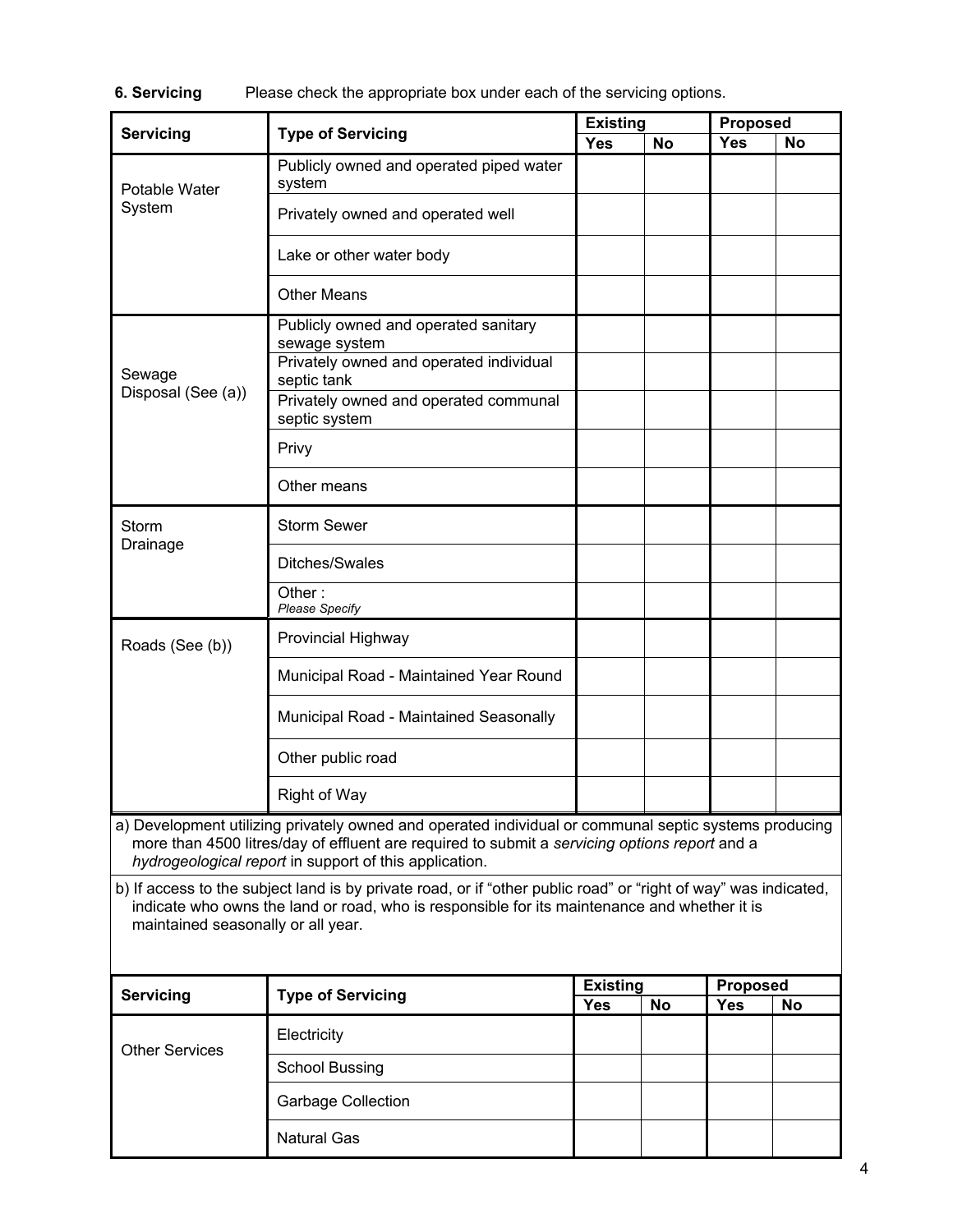### **7. Owner's Authorization**

| I, (we)<br>(Name(s) of owner, individuals or company)                                                                                                                                              | , being the registered owner(s) of the subject |  |  |  |
|----------------------------------------------------------------------------------------------------------------------------------------------------------------------------------------------------|------------------------------------------------|--|--|--|
| lands, hereby authorize<br>(Name of Agent)<br>Application for Site Plan Agreement for approval.                                                                                                    | to prepare and submit an                       |  |  |  |
| Signature of Owner(s)<br><b>Note:</b> If the owner is an incorporated company, the company seal shall be applied. If there is not a<br>company seal, a statement of authority to bind is required. | Date                                           |  |  |  |
| 8. Agreement on Costs                                                                                                                                                                              |                                                |  |  |  |
| I have enclosed the applicable application processing fees and deposits.                                                                                                                           |                                                |  |  |  |
| (Name of Applicant)                                                                                                                                                                                | , being the applicant for the                  |  |  |  |

subject lands, hereby agree that notwithstanding that the agent may make payments on my behalf, I shall be solely and fully responsible for paying all costs the municipality may incur in the processing of this application. I further agree that such costs shall be paid promptly upon being invoiced by the Town, failing which, such costs, and interest and administration fees, may be collected, which may include recovering costs as taxes.

NOTE: Development Charges may be applicable to the development, which this application, if approved, will facilitate. Any questions with respect to the applicability of the Town's Development Charge By-law should be made to the Manager of Finance.

 $\mathcal{L}_\text{max}$  , and the contribution of the contribution of the contribution of the contribution of the contribution of the contribution of the contribution of the contribution of the contribution of the contribution of t

Signature of Applicant Date **Date** 

### **9. Declaration:** *This must be signed by the applicant in the presence of a Commissioner.*

|                                                                                                                                                                                                                                                                                                                     | . of the _____________________                                                   |          |  |
|---------------------------------------------------------------------------------------------------------------------------------------------------------------------------------------------------------------------------------------------------------------------------------------------------------------------|----------------------------------------------------------------------------------|----------|--|
|                                                                                                                                                                                                                                                                                                                     | , County/Region of _______________________________                               | solemnly |  |
| declare that all the statements contained in this application and all supporting documentation are true,<br>and I (we) make this solemn declaration conscientiously believing it to be true, and knowing that it is of<br>the same force and effect as if made under oath and by virtue of the CANADA EVIDENCE ACT. |                                                                                  |          |  |
| DECLARED before me at the <b>Example 2018</b> in the County/Region of                                                                                                                                                                                                                                               |                                                                                  |          |  |
|                                                                                                                                                                                                                                                                                                                     | _________________this _________________day of __________________________________ |          |  |
|                                                                                                                                                                                                                                                                                                                     |                                                                                  |          |  |
| Signature of Owner(s) or Authorized Agent                                                                                                                                                                                                                                                                           | Signature of Commissioner                                                        |          |  |
| Signature of Owner(s) or Authorized Agent                                                                                                                                                                                                                                                                           |                                                                                  |          |  |